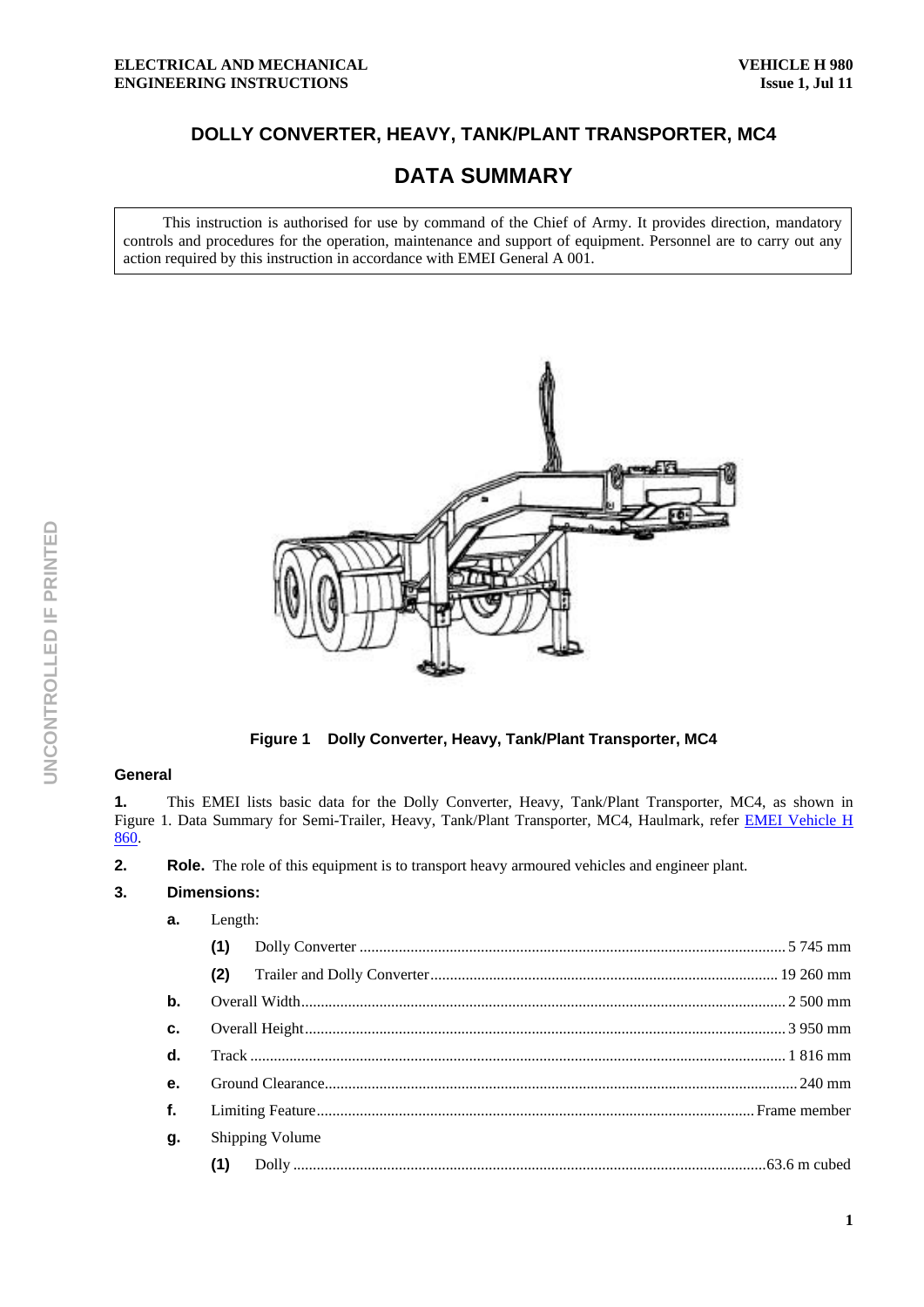### ELECTRICAL AND MECHANICAL **ENGINEERING INSTRUCTIONS**

|     |                          | (2)                       |                                                                              |  |  |  |  |  |
|-----|--------------------------|---------------------------|------------------------------------------------------------------------------|--|--|--|--|--|
| 4.  |                          | Mass:                     |                                                                              |  |  |  |  |  |
|     | a.                       |                           | Unladen:                                                                     |  |  |  |  |  |
|     |                          | (1)                       |                                                                              |  |  |  |  |  |
|     |                          | (2)                       |                                                                              |  |  |  |  |  |
|     |                          | (3)                       |                                                                              |  |  |  |  |  |
|     | b.                       |                           | Dolly Converter and Trailer Combination, Unladen:                            |  |  |  |  |  |
|     |                          | (1)                       |                                                                              |  |  |  |  |  |
|     |                          | (2)                       |                                                                              |  |  |  |  |  |
|     |                          | (3)                       |                                                                              |  |  |  |  |  |
|     |                          | (4)                       |                                                                              |  |  |  |  |  |
|     | c.                       |                           | Maximum Uniformly Distributed Payload (Trailer & Dolly Converter)  48 050 kg |  |  |  |  |  |
|     | d.                       |                           |                                                                              |  |  |  |  |  |
| 5.  | <b>Wheels and Tyres:</b> |                           |                                                                              |  |  |  |  |  |
|     | a.                       |                           |                                                                              |  |  |  |  |  |
|     | b.                       |                           |                                                                              |  |  |  |  |  |
|     | c.                       |                           | Tyre pressure (Cold):                                                        |  |  |  |  |  |
|     |                          | (1)                       |                                                                              |  |  |  |  |  |
|     |                          | (2)                       |                                                                              |  |  |  |  |  |
| 6.  |                          | Axles:                    |                                                                              |  |  |  |  |  |
|     | a.                       |                           |                                                                              |  |  |  |  |  |
|     | $\mathbf b$ .            |                           |                                                                              |  |  |  |  |  |
| 7.  |                          | <b>King Pin:</b>          |                                                                              |  |  |  |  |  |
|     | a.                       |                           |                                                                              |  |  |  |  |  |
|     | b.                       |                           |                                                                              |  |  |  |  |  |
| 8.  |                          | <b>Suspension:</b>        |                                                                              |  |  |  |  |  |
|     | a.                       |                           |                                                                              |  |  |  |  |  |
|     | b.                       |                           |                                                                              |  |  |  |  |  |
| 9.  |                          | <b>Electrical system:</b> |                                                                              |  |  |  |  |  |
|     | a.                       |                           |                                                                              |  |  |  |  |  |
|     | b.                       |                           |                                                                              |  |  |  |  |  |
| 10. | <b>Brakes:</b>           |                           |                                                                              |  |  |  |  |  |
|     | a.                       |                           |                                                                              |  |  |  |  |  |
|     | b.                       |                           |                                                                              |  |  |  |  |  |
|     | c.                       |                           |                                                                              |  |  |  |  |  |
|     | d.                       |                           |                                                                              |  |  |  |  |  |
|     | е.                       |                           | Control System:                                                              |  |  |  |  |  |
|     |                          | (1)                       |                                                                              |  |  |  |  |  |
|     |                          | (2)                       |                                                                              |  |  |  |  |  |